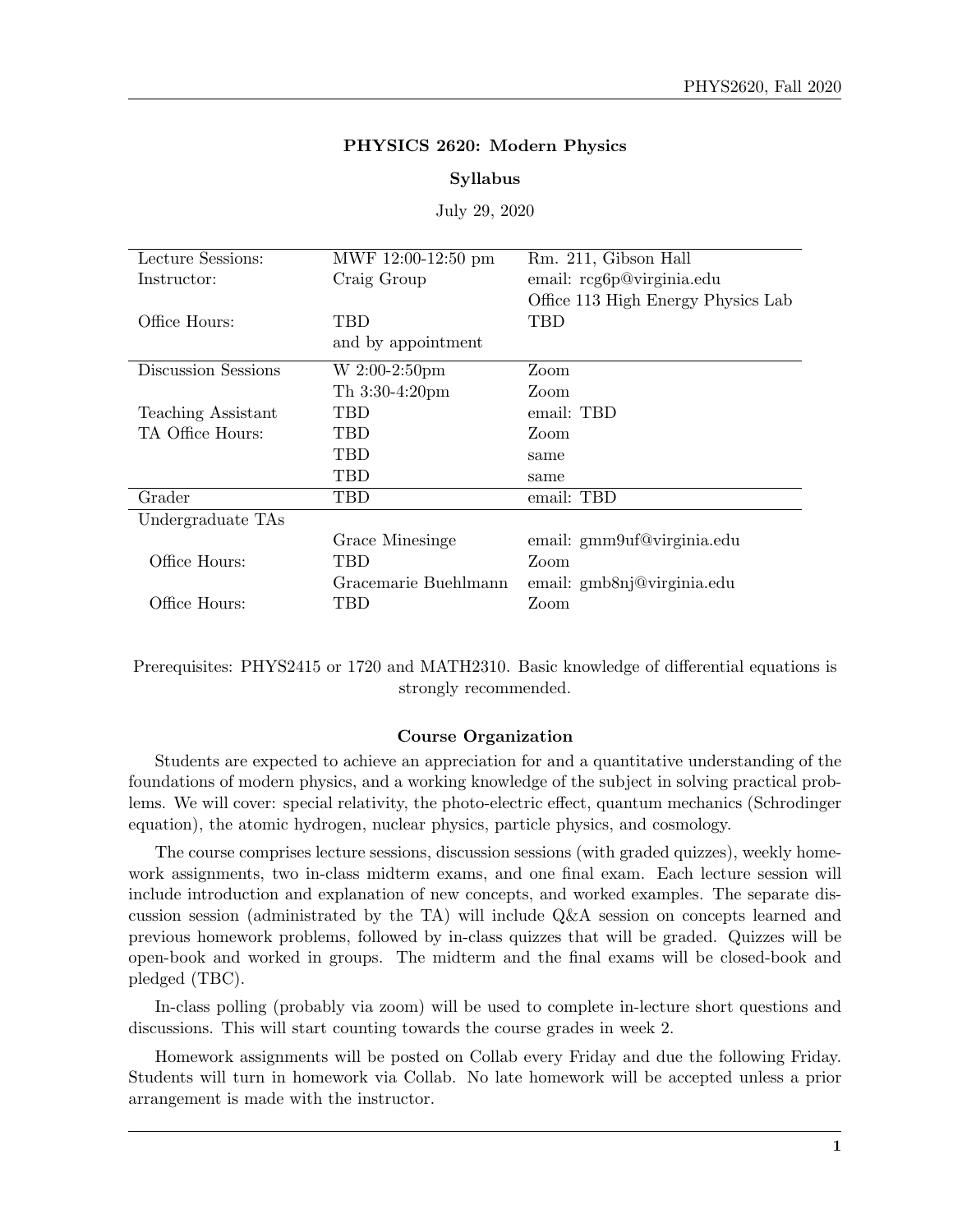### Textbook and Reading Material

The textbook for the course is "Modern Physics", by Kenneth Krane, fourth edition, published by John Wiley & Sons, Inc., ISBN-ISBN-13: 978-1119495468. Third edition is also fine ISBN-13: 978-1118061145, ISBN-10: 1118061144.

For each chapter there will be reading materials. The readings will be listed in the course schedule. Most weeks will have a short on-line reading quiz via Collab.

#### Exams

There will be one midterm exam and one final exam. Exams will be closed-book with a formula sheet provided by the instructor. The formula sheet will be provided at least one week in advance of each exam.

### Solutions and Other Printed Material

Material that will available on Collab:

- Course syllabus, calendar, and each week's homework assignment;
- Solutions to weekly discussion quizzes;
- Solutions to homework;
- Solutions to the midterm exam;

### Grading

The final grade will be determined as follows:

- Learning Catalytics questions, in lecture:  $5\%$
- Weekly reading quizzes 5\%
- Weekly discussion session quizzes:  $10\%$
- Weekly homework assignments:  $45\%$
- Midterm:  $15\%$
- Final Exam: 20%

#### Grade Policy:

We use an absolute grading scale: A  $90-100$  (A-: 90-92, A+: >97) B 80-90 (B-: 80-82, B+: 87-90)  $C$  70-80 (C-: 70-72, C+: 77-80) D 60-70 (D-: 60-62, D+: 67-70)  $F \sim 60$